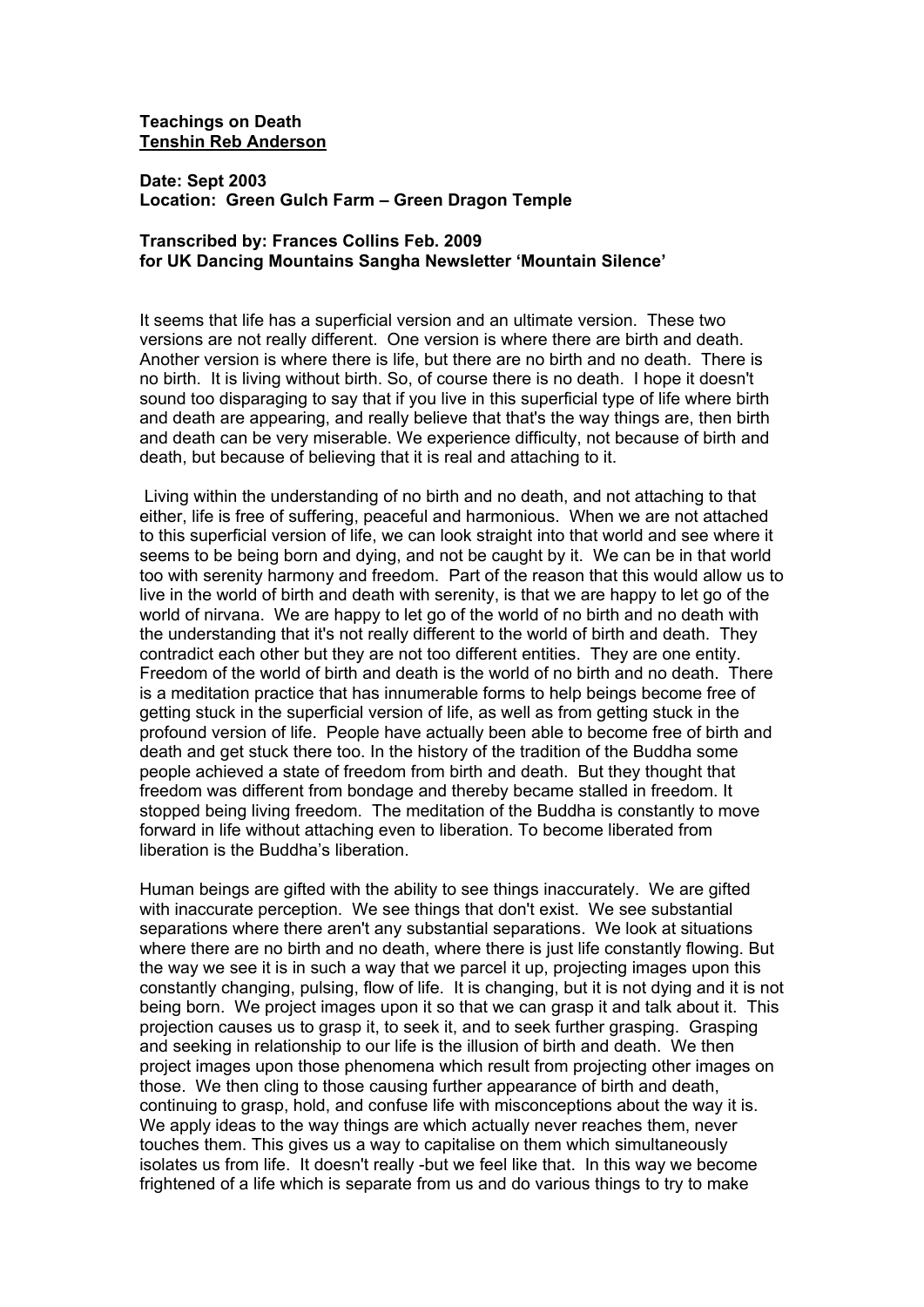ourselves feel safe within a life that has birth and death; a life with other beings that are separate from us. Part of the way in which we try to make ourselves safe from the world that we have separated ourselves from is to judge that other form of life and see whether it is being nice to us or not. In a world with birth and death, we are constantly trying to judge whether people approve of us or not, and whether they support us or not. This is why it is so uncomfortable in a world with birth and death…. sometimes.

Zen practice is offered as a way to become free within birth and death. It is presented as a way of practice which can help us to let go of our misconceptions about what is going on. Sometimes, even when our conceptions are not misconceptions and even when they are correct conceptions, they are still conceptions. Even if our conceptions of things are correct conceptions, they are still not the things. So we have misconceptions and we have correct conceptions. Correct conceptions also separate us from things. Misconceptions really distort our understanding of things. We need to learn, somehow, to let go of our conceptual thoughts. Then we have a chance to see the way things ultimately are so that we may become free of birth and death. We may become free of birth and death as well as becoming free of the fear and unskilful actions that arise when we are not free of birth and death.

One way the practice is described is as having two sides. One side is called going to, visiting, or consulting with the teacher and also listening to the teaching. The character for '*listening*' can also be translated as '*asking*'. It means both listening and asking. So one side of the practice means going to the teacher, listening to the teaching, and consulting or asking about the teaching. The other side is called wholeheartedly sitting. In Zen practice many people practice sitting and do their best to sit wholeheartedly. This room is full of cushions and chairs for people to wholeheartedly sit. Sitting is, then, the exemplary opportunity for realising freedom from birth and death. So you wholeheartedly sit, and then when you are ready, you go visit the teacher. Then you listen to the teaching about the sitting that you are trying to wholeheartedly practice. You might tell the teacher about your sitting practice, and the teacher might say that that is your *idea* of sitting. That is not actually the sitting. It is the superficial image of the sitting. It is the form of the sitting- you got that right. But you haven't reached the actual sitting that is beyond your idea of sitting. Then you listen to the talk about that. You listen and you ask questions. Over some time your understanding of the sitting evolves to such a point that you become free of your ideas of the sitting, while you still have ideas of the sitting. You also understand how you need to have ideas of the sitting in order to become free of your ideas of the sitting. You understand how there wouldn't be any sitting if you didn't have ideas of the sitting. But if you attach to the ideas of the sitting, you don't reach the actual sitting. In this way you listen to the teacher about sitting. Then you go and sit. Then you ask the teacher questions about the sitting. Then you go sit. You go back and forth like that until one day you start to understand what sitting is. When you understand what sitting is, you are a Buddha.

When you can understand a little bit about what sitting is, you can make great strides in addition to your idea of sitting. I guess most of you have some idea of sitting. Almost no one is reclining or standing. It seems to me that you somehow got in to sitting postures. Superficially I see that you used the idea of sitting to arrive at the sitting. Sometimes you go to see the teacher with a bunch of other people. Sometimes two hundred people listen to the teacher talk about sitting. Sometimes you go in groups of fifteen or three. Sometimes you go all by yourself. Sometimes there is no teacher in the room with you but you are remembering what the teacher said and remembering what you read in the Scriptures which tell you about the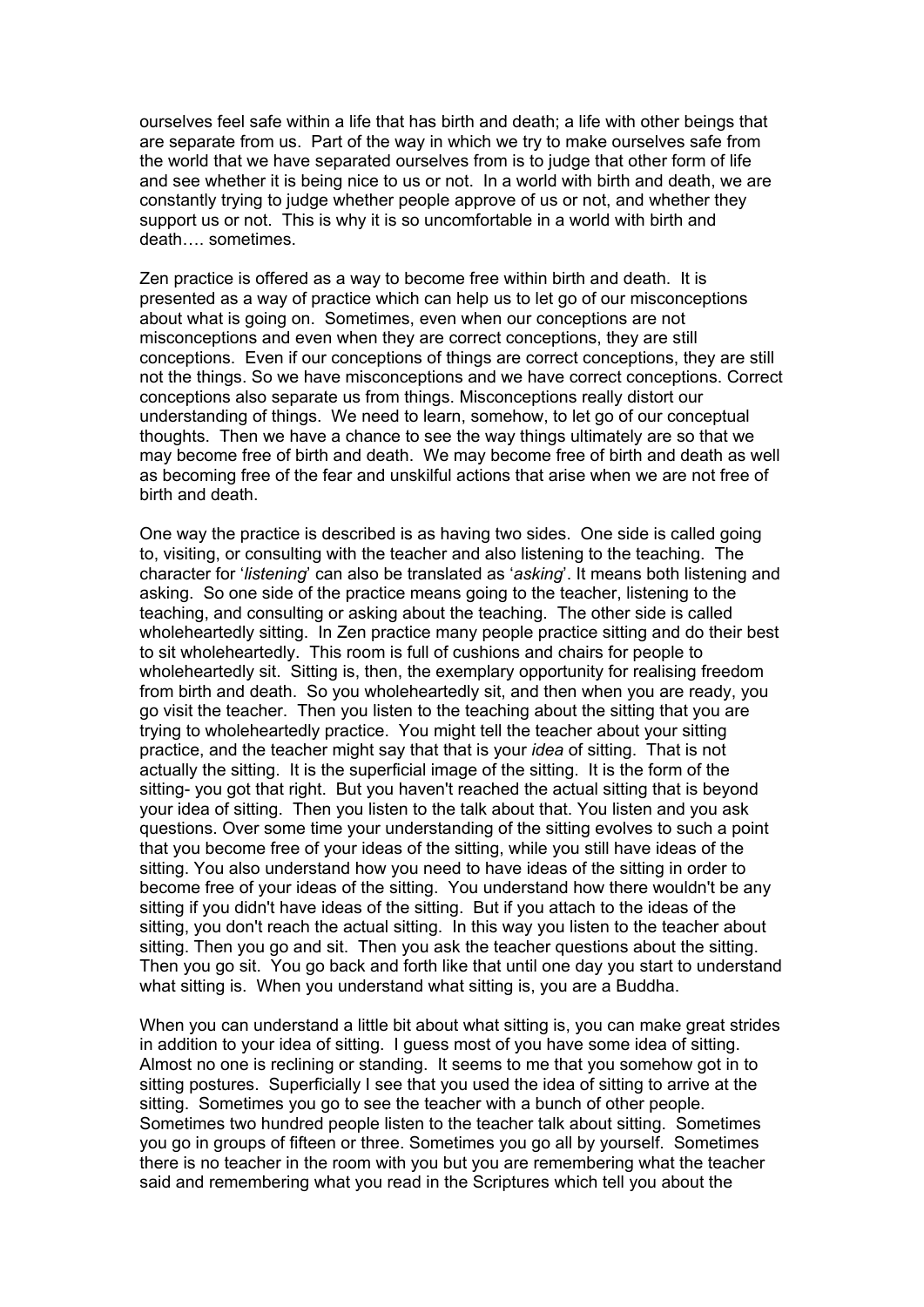nature of the sitting practice. But the correct understanding of sitting applies to every experience and phenomena. We just use the sitting as a traditional ceremony for the study of everything. You could use anything to study. When you first meet a teacher you should just wholeheartedly sit and thus body and mind drop away. Actually even before you meet a teacher, body and mind thus drop away. Zen meditation is body and mind thus dropping away. I have a body and mind that thinks that you have a body and mind, or a bodymind complex. Zen meditation then is the way that your bodymind is dropping off. That is actually going on right now. Zen meditation is actually happening right now for each of us. It is the way your body and mind are actually working together and moving forward on the path of life. You do not have to make your body and mind drop away. It *is* dropping away. It is dropping away even without being born and dying. It is constantly liberating itself by its true nature. You do not have to make that happen. But in fact you do make it happen because that's the way you are. You are actually dropping away what you actually are. So what? That way that you are, is free. Seeing and understanding that way you are liberates you from other versions of the way you are which, if you believe them, you will not feel free.

We are gifted with the ability to see a bodymind that is not dropping away. Believing the image that the mind creates of a bodymind that is not dropping away and is not constantly liberating by its true nature, makes it hard for us to see and understand how we are actually constantly being liberated from being stuck. I don't recommend that you pretend to feel unstuck when you feel stuck. I think it is good when you feel stuck to say that you feel stuck. I suggest that your ability to say you feel stuck is because you're not. Everything that you do is sponsored by your freedom, including your inability to say that you feel stuck or lying that you feel free when you actually feel stuck.

Now I am playing the role of teacher and telling you about your body and mind. I am telling you that the sitting you are doing right now is actually Zen meditation and that the way of Zen meditation is the way that your body and mind are dropping off. Right now I am talking and some of you are listening to the teaching about body and mind and wholehearted sitting. Again, I say wholehearted sitting is body and mind dropping away. The price of admission to wholehearted sitting is to let go of the story that your body and mind are not dropping away, and also to let go of the story that your body and mind are dropping away. So when I tell you a story about your body and mind constantly sloughing itself off and expressing its freedom, that also deserves being released… and it will be. I am talking for the purpose of encouraging wholehearted sitting in each of us. To encourage the practice of wholehearted sitting is actually the way we already are. At the same time our wholehearted life graciously allows us to grasp our fantasies about ourselves as being who we are. Then it allows us to feel out of touch with our freedom. Our freedom is real. Our bondage is not. If bondage was real that would be that, and Buddhism should close down shop! But it is freedom that is real and freedom goes with happiness and great compassion for other beings who are not separate from the freedom, but who have not yet accepted it. The inability to accept the freedom goes with the inability to let go of our story about what is happening. Freedom is not necessarily *not* having any stories, but it is necessary to let go of them. Sometimes when you let go of them for a while you don't have any. It's not exactly that they had been destroyed, but you are just temporarily holding them, and you are looking at the fact of letting go of the story and not having to grab another one yet. So you are looking at no story.

When you are looking at no story you are looking at life without something that you can grasp which is like nothing you have ever seen so you don't know what to call it. So it is like nothing. But it's not nothing. It is just none of the things that you usually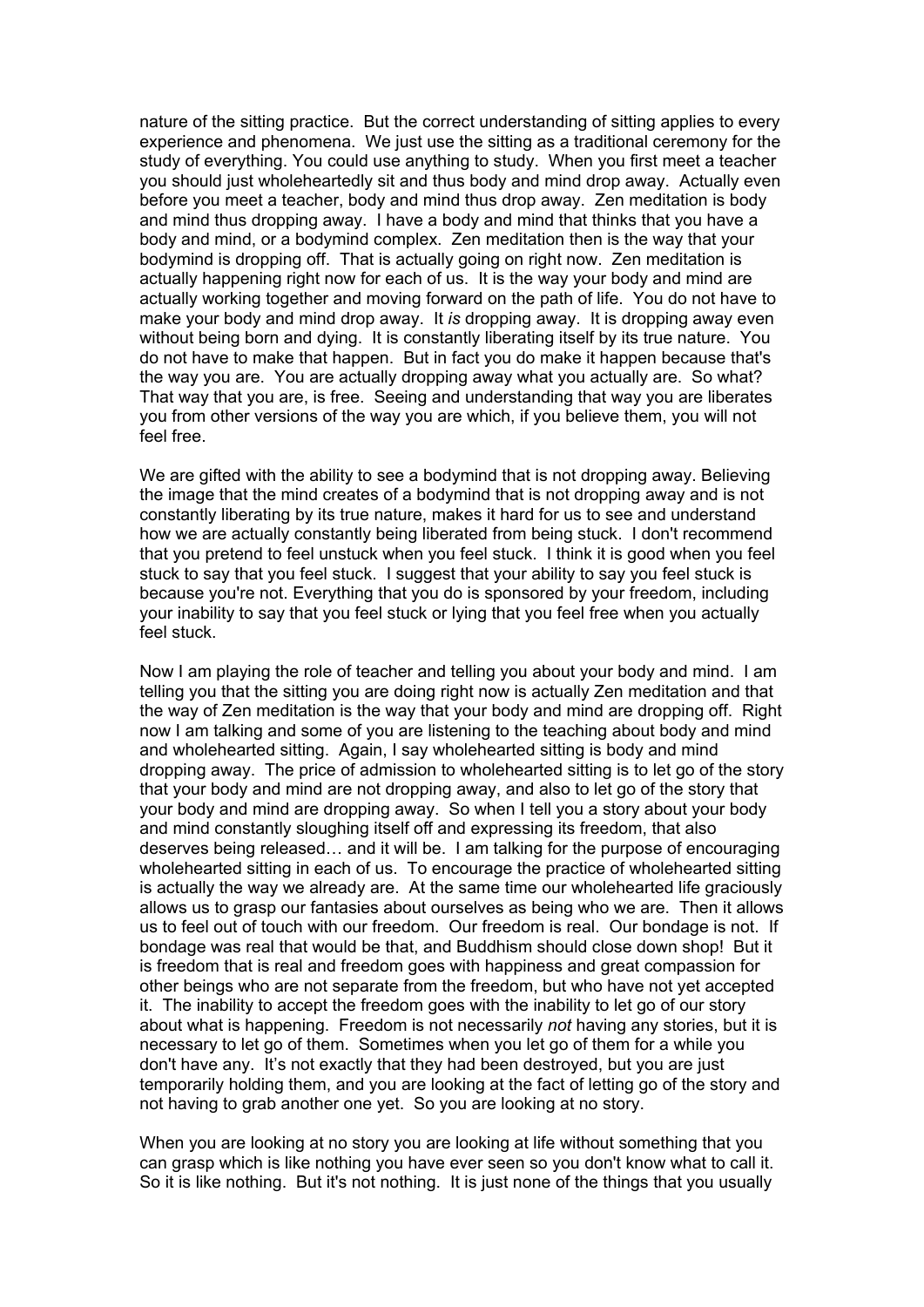see. You were actually looking at life now unpackaged. But life unpackaged looks like none of the packages. It looks like no eyes, no nose, no tongue, no body, no mind, no colour, no sound, no taste, no objects of mind, no feelings, no emotions, no intentions, no ideas. It looks like that.

This is hard to get used to and that's why you have to go and talk to the teacher sometimes to see that you are okay. Before I came to Zen Centre I wasn't as advanced as what I have just talked about. But I was having experiences and I didn't know if they were advanced or if I needed help from a doctor. I didn't know if I should go on TV or go and see a psychiatrist. So I wanted to go and talk to a Zen teacher to see if what I was experiencing was okay and part of the course. We say that my body and mind lacks any essence, but my mind projects an image of an essence onto it. So I think it does and therefore I am in birth and death. Ultimately my body has no form and no characteristic that makes my body, my body. There is nothing about my body that makes my body, my body. My body is empty of a character by which it is a body. But I see it as if there were a character that makes the body. There is no such thing and yet I imagine it. My body does not produce itself. It is not independent. I project an image onto it that it is independent, but it is not independent. It depends on things other than itself to exist. My body ultimately cannot be found to exist. It has no essence. If you look for your body you can find some things but you will never find your body. You can look for your eyes but you won't find your eyes. Superficially you can find them. But in the final analysis if you look deeply you will not be able to find anything to exist.

Although you will not be able to find anything existing this does not mean that nothing exists. It just means that the way things are is that they are unfindable. Part of the difficulty about becoming free is that we have do see the difference between things not existing and not being able to find them existing. The way that they exist is that they cannot be found. Therefore they are in a state of freedom from the start and naturally beyond any way to suffer. But if we project an essence onto things, like in a packaging mode, then there can be suffering. In this wonderful universe suffering has been born by the mind. Mind apprehends the universe in such a way as to make suffering possible. The stars, as far as I know, are not suffering. The moon is not suffering. The wind is not suffering. They have no way to suffer because they have no way to project limiting ideas onto things that misconstrue their existence. We like to be able to find things! If we can't find things we can't talk about them. If we can't talk about them, we have to go to speech therapy. We are human beings and therefore we have to be able to talk about life. But in order to talk about life, and in order to talk about our sitting, we have to project a form onto it. We have to grab that form as though that were the sitting. Then we can talk about it and we can suffer.

In order to be a sitting Buddha we must grasp the form of sitting. You can't sit with out grasping the characteristic of sitting and there *is* no characteristic of sitting. There is no characteristic by which sitting becomes sitting. But we can't sit without grasping the form, the mark, the characteristic of sitting. As we are sitting as Buddhas, or Buddha becoming people, we cannot avoid grasping the form of sitting. Although this doesn't make sitting actually sitting, we do have to do that. Simultaneously, we hear the teaching that this grasping at the form of sitting does not reach the liberating principle of what sitting is. Grasping the form of sitting, sitting can be really great. It can also be not so good. It can be wonderful, but it can't be really wonderful, in certain ways, unless you grasp it. Even then, it cannot reach the liberating principle of body and mind sitting. But you cannot reach the liberating principle of body and mind sitting in meditation unless you grasp the form of sitting which does not reach the principle of sitting. You can't reach the principle without the grasping that doesn't reach the principle. If you are dealing with what I have said